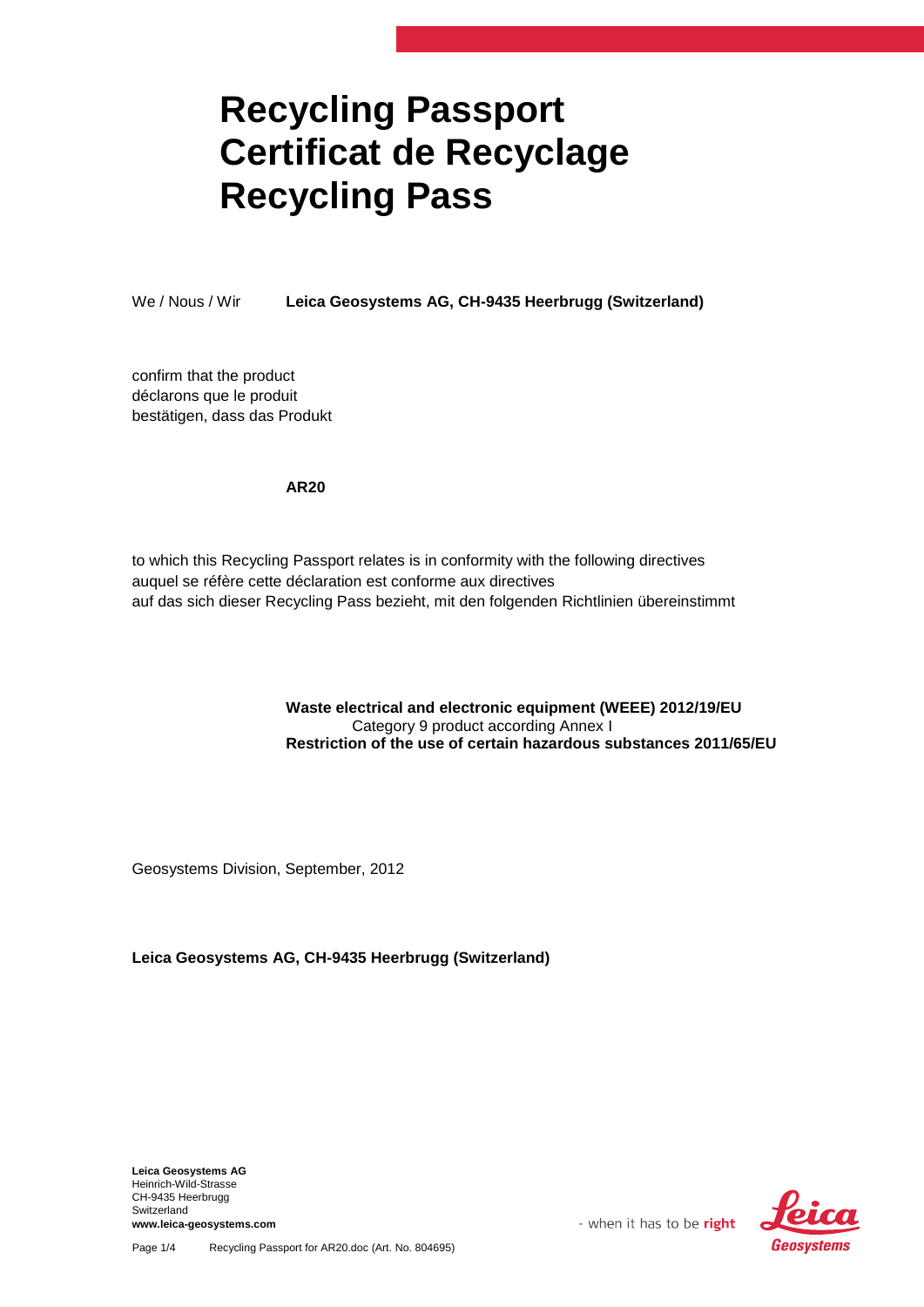## **Reuse and treatment information Information sur la réutilisation et le traitement Information für die Wiederverwendung und Behandlung**

| <b>Material</b>                 | Weight [g]       | Weight [%]       | <b>Important Information</b>                                   |
|---------------------------------|------------------|------------------|----------------------------------------------------------------|
|                                 |                  |                  |                                                                |
| <b>Waste Disposal (WD)</b>      |                  |                  |                                                                |
| Ceramic                         | $\mathbf 0$      | $\mathbf 0$      |                                                                |
| Subtotal                        | $\mathbf 0$      | 0                |                                                                |
|                                 |                  |                  |                                                                |
| <b>Recovery Operations (RO)</b> |                  |                  |                                                                |
| Leather                         | $\mathbf 0$      | 0                |                                                                |
| Rubber / elastomer              | 3                | 0.05             |                                                                |
| Sealant compound                | 1                | 0.02             |                                                                |
| Wood                            | $\mathbf 0$      | 0                |                                                                |
| Subtotal                        | 4                | 0.06             |                                                                |
|                                 |                  |                  |                                                                |
| <b>Recycling (RC)</b>           |                  |                  |                                                                |
| Aluminium alloy cast            | 5430             | 86.51            |                                                                |
| Aluminium alloy wrought         | $\mathbf 0$      | $\mathbf 0$      |                                                                |
| <b>Battery</b>                  | 0                | 0                |                                                                |
| Cable                           | $\mathbf 0$      | $\mathbf 0$      |                                                                |
| Cable with plug                 | 33               | 0.53             |                                                                |
| Carton                          | $\boldsymbol{0}$ | $\mathbf 0$      |                                                                |
| Copper                          | 0                | 0                |                                                                |
| Copper alloy                    | $\mathbf 0$      | 0                |                                                                |
| Gas                             | $\mathbf 0$      | 0                |                                                                |
| Glass optical                   | $\mathbf 0$      | $\mathbf 0$      |                                                                |
| Iron                            | $\mathbf 0$      | $\mathbf 0$      |                                                                |
| Liquid                          | $\mathbf 0$      | $\mathbf 0$      |                                                                |
| Magnesium alloy                 | $\mathbf 0$      | $\mathbf 0$      |                                                                |
| Magnetic material               | $\boldsymbol{0}$ | $\mathbf 0$      |                                                                |
| Metal nonferrous                | $\mathbf 0$      | 0                |                                                                |
| Paper                           | $\mathbf 0$      | 0                |                                                                |
| Plastic                         | 615              | 9.8              |                                                                |
| Plug                            | $\boldsymbol{0}$ | 0                |                                                                |
| Printed circuit board           | 100              | 1.59             | <b>Remove Printed Circuit</b><br>Board (> 10 cm <sup>2</sup> ) |
| Sintered material               | 0                | $\mathbf 0$      |                                                                |
| <b>Steel</b>                    | $\boldsymbol{0}$ | $\pmb{0}$        |                                                                |
| Steel stainless                 | 95               | 1.51             |                                                                |
| <b>Textil material</b>          | 0                | $\mathbf 0$      |                                                                |
| Subtotal                        | 6273             | 99.94            |                                                                |
|                                 |                  |                  |                                                                |
| Re-Use (RU)                     |                  |                  |                                                                |
|                                 | 0                | $\boldsymbol{0}$ |                                                                |
| Subtotal                        | $\mathbf 0$      | 0                |                                                                |
|                                 |                  |                  |                                                                |
| <b>Total weight</b>             | 6277             | 100              |                                                                |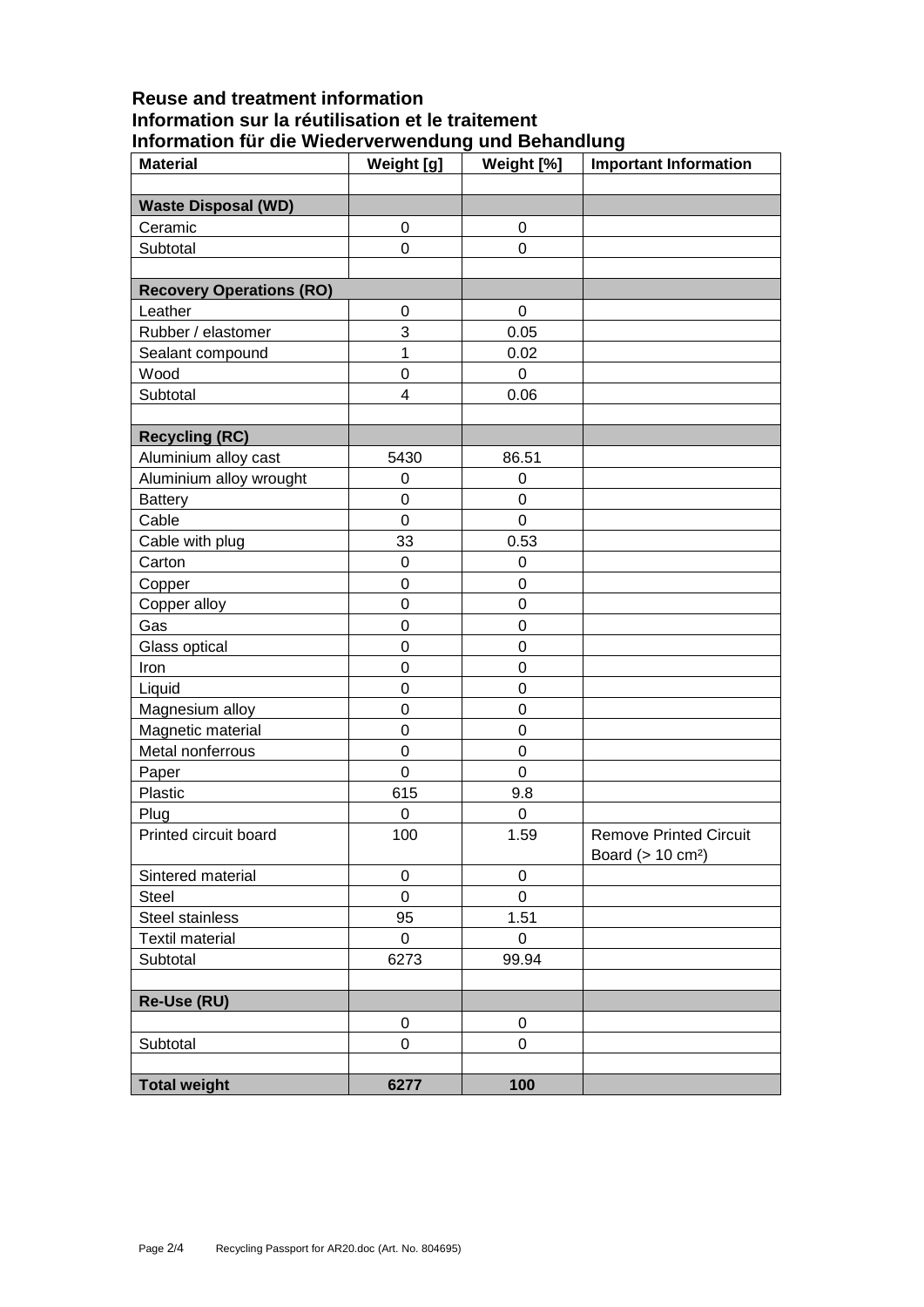**Product identification and selective treatment information Identification du produit et instruction sur le traitement sélectif Produktidentifizierung und Information für die selektive Behandlung**



320 mm x 220 mm



320 mm x 140 mm



**Leica Geosystems AG** Heinrich-Wild-Strasse CH-9435 Heerbrugg Switzerland **www.leica-geosystems.com**